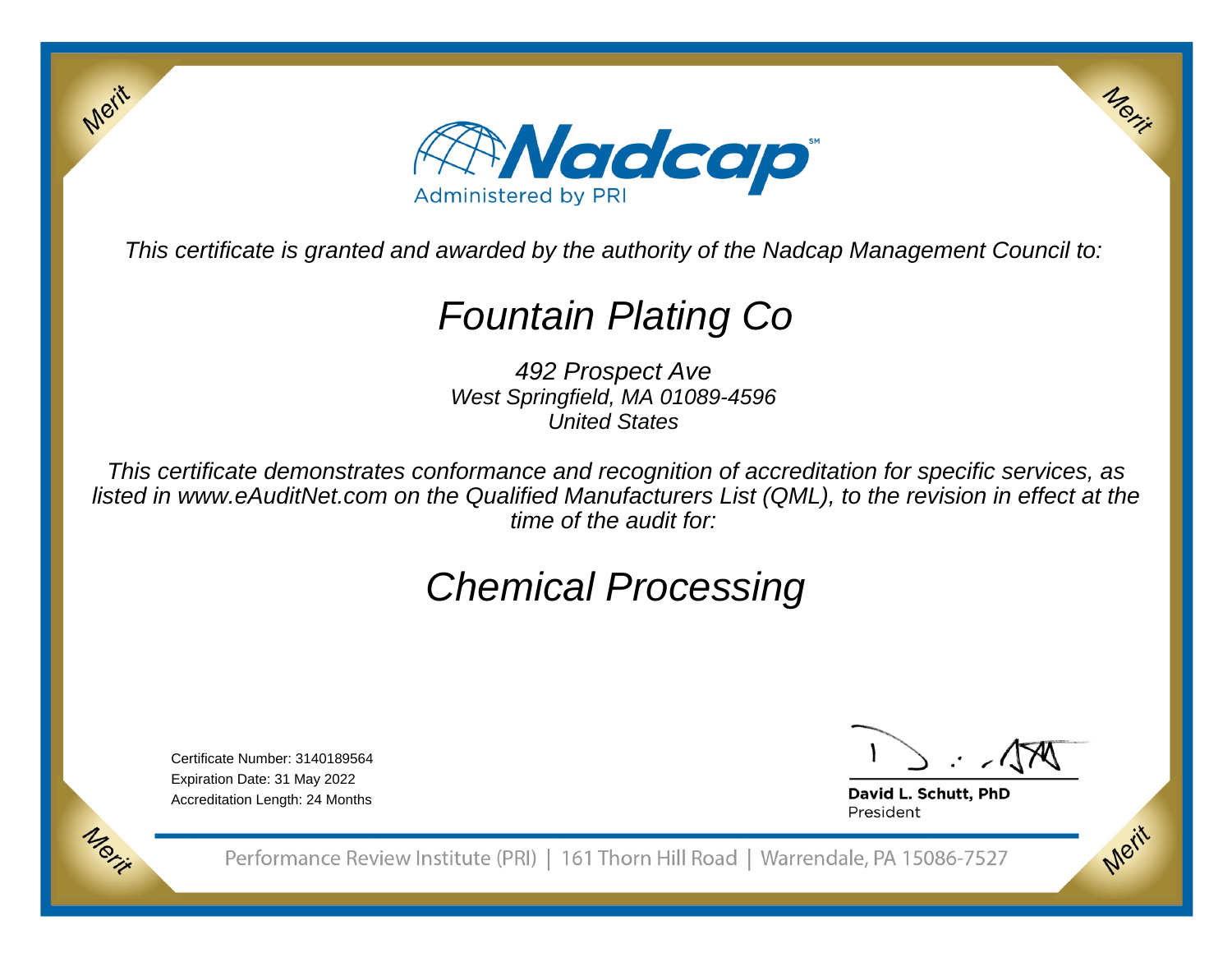

#### **SCOPE OF ACCREDITATION**

#### **Chemical Processing**

#### **Fountain Plating Co**

492 Prospect Ave West Springfield, MA 01089-4596

This certificate expiration is updated based on periodic audits. The current expiration date and scope of accreditation are listed at: www.eAuditNet.com - Online QML (Qualified Manufacturer Listing).

In recognition of the successful completion of the PRI evaluation process, accreditation is granted to this facility to perform the following:

#### **AC7108 Rev I - Nadcap Audit Criteria for Chemical Processing (to be used on audits on/after 21 January 2018)**

AC7108/01– Painting Dry Film Coatings and Sol Gel as a Preparation for Paint – AC7108/1 must also be selected AC7108/03 – Surface Preparation for Metal Bond – AC7108/3 must also be selected AC7108/04 – Solution Analysis and Testing – AC7108/4 must also be selected AC7108/05 – Chem Milling and Alpha Case Removal – AC7108/5 must also be selected AC7108/08 – Anodizing (Not for Metal Bond) – AC7108/8 must also be selected AC7108/09 – Electroplating and Electroforming – AC7108/9 must also be selected AC7108/10 – Electroless Plating – AC7108/10 must also be selected AC7108/11 – Conversion Coating – AC7108/11 must also be selected AC7108/12 – Acid Cleaning, Descaling, Passivation and Electropolishing – AC7108/12 must also be selected AC7108/14 – Stripping of Coatings as a Subcontract Process – AC7108/14 must also be selected General Cleaning and Pre–Cleaning Alkaline Cleaning (If Titanium Alkaline Cleaning is also carried out then please check Chemical Cleaning – Titanium Cleaning – Alkaline" also) Emulsion Cleaning Solvent Cleaning Titanium Cleaning – Alkaline Other Titanium Cleaning Alkaline Ovens Used for Thermal Treatments at a Set Point above 250°F Ovens for Thermal Treatments with a set point at or below 250ºF (121ºC) or for Miscellaneous Heating Processes, e.g. Part Drying. Stripping of Coatings as an Internal Rework Process Inorganic Coatings Other Stripping Organic Coatings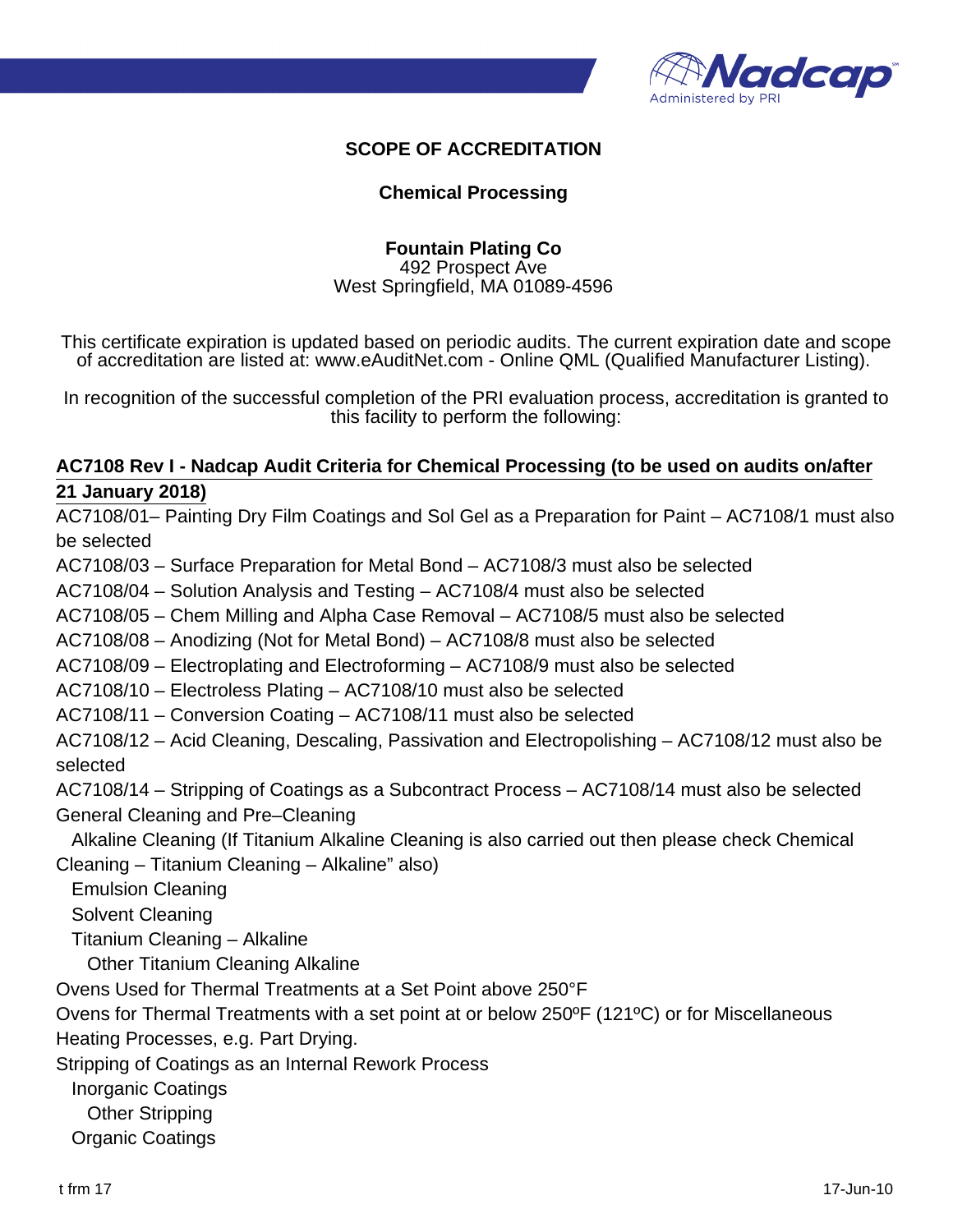#### **AC7108/1 Rev C - Nadcap Audit Criteria for Painting & Dry Film Coatings (to be used on audits before 12 July 2020)**

Dry Film Lubricant Coatings **Painting** Sol Gel

#### **AC7108/3 Rev C - Nadcap Audit Criteria for Surface Preparation Prior to Metal Bond (to be used on audits on/after 5 June 2016)**

Adhesive Primer Application Chromic Acid Anodize **Etching** Grit Blast Non–Immersion Techniques (Sol Gel, other) Phosphoric Acid Anodize

# **AC7108/4 Rev C - Nadcap Audit Criteria for Solution Analysis and Testing in Support of Chemical Processing to AC7108 (To Be Used On Audits Conducted On audits on/after 21**

#### **January 2018)**

Solution Analysis In Support of AC7108

Testing Performed Internally In Support of the Chemical Process Accreditation

- B02 Hydrogen Embrittlement Testing In Support of AC7108
- B03 Metallographic Preparation In Support of AC7108
- B04 Microhardness Testing In Support of AC7108
- B05 Salt Spray Testing In Support of AC7108
- B06 Water Immersion / Humidity Testing In Support of AC7108
- B07 Heat Resistance Testing In Support of AC7108
- B09 Taber Wear Testing In Support of AC7108
- B10 Adhesion Testing (Adhesion Tape Testing) In Support of AC7108
- B11 Adhesion Testing (Scratch and Chisel Test) In Support of AC7108
- B12 Adhesion Testing (Bend Test) In Support of AC7108
- B13 Coating Weight Testing In Support of AC7108
- B14 Conductivity Testing In Support of AC7108
- B15 Resistivity Testing In Support of AC7108
- B16 Coating Thickness Measurement In Support of AC7108
- B18 Adhesion Testing (Heat & Quench) In Support of AC7108
- B20 Porosity Testing In Support of AC7108
- B21 Paint Color and Gloss Testing In Support of AC7108
- B22 Solvent Resistance Testing In Support of AC7108
- B23 Other Testing In Support of AC7108

### **AC7108/5 Rev B - Nadcap Audit Criteria for Alpha Case Removal and Chemical Milling (to be**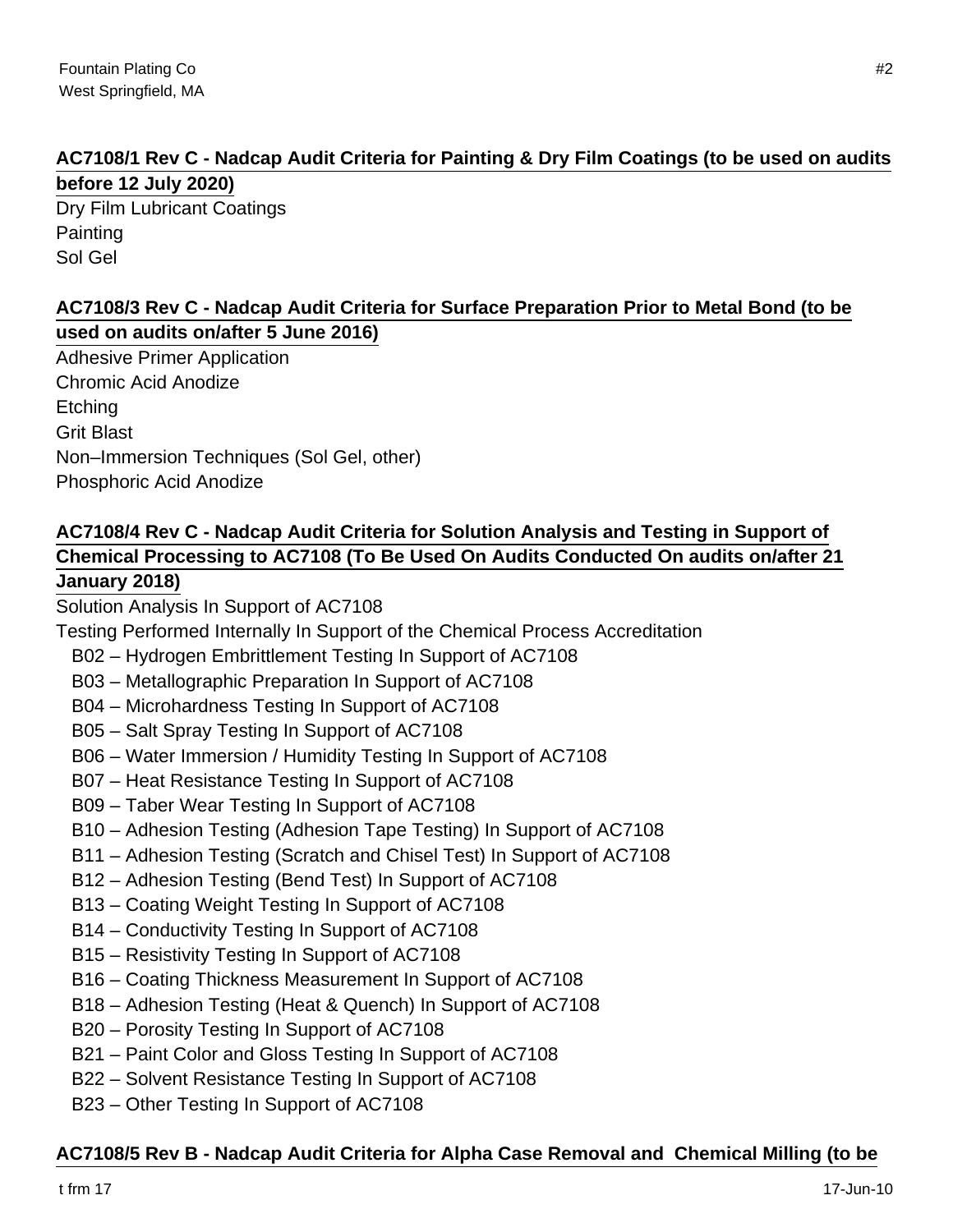#### **used on audits on/after 5 June 2016)**

Chemical Milling Aluminum Chemical Milling Nickel & Cobalt Alloys Chemical Milling Titanium Alloys

#### **AC7108/8 - Nadcap Audit Criteria for Anodizing (Not For Metal Bond) (to be used on audits**

**on/after 5 June 2016)** Anodize Aluminum, Chromic Acid Anodize Aluminum, Hard Anodize Anodize Aluminum, Sulfuric Acid Anodize Titanium Anodizing Aluminum, Type 1 Non–Hexavalent Chrome (e.g. Boric/Sulfuric) Dye Impregnation Seal

#### **AC7108/9 - Nadcap Audit Criteria for Electroplating and Electroforming (to be used on audits on/after 5 June 2016)**

**Electroplating**  Chromium Plating Copper Plating Gold Plating Nickel Plating Platinum Plating Silver Plating

## **AC7108/10 - Nadcap Audit Criteria for Electroless Plating (to be used on audits on/after 5 June 2016)**

Nickel

#### **AC7108/11 - Nadcap Audit Criteria for Conversion Coating (to be used on audits on/after 5 June 2016)**

Aluminum Aluminum, Non–Hexavalent Chrome Alternatives Titanium

#### **AC7108/12 - Nadcap Audit Criteria for Acid Cleaning, Descaling, Passivation and Electropolishing (to be used on audits before 12 July 2020)**

Acid Cleaning (If Titanium Acid Cleaning is also carried out then please check "Chemical Cleaning – Titanium Cleaning – Acid" also) Passivation